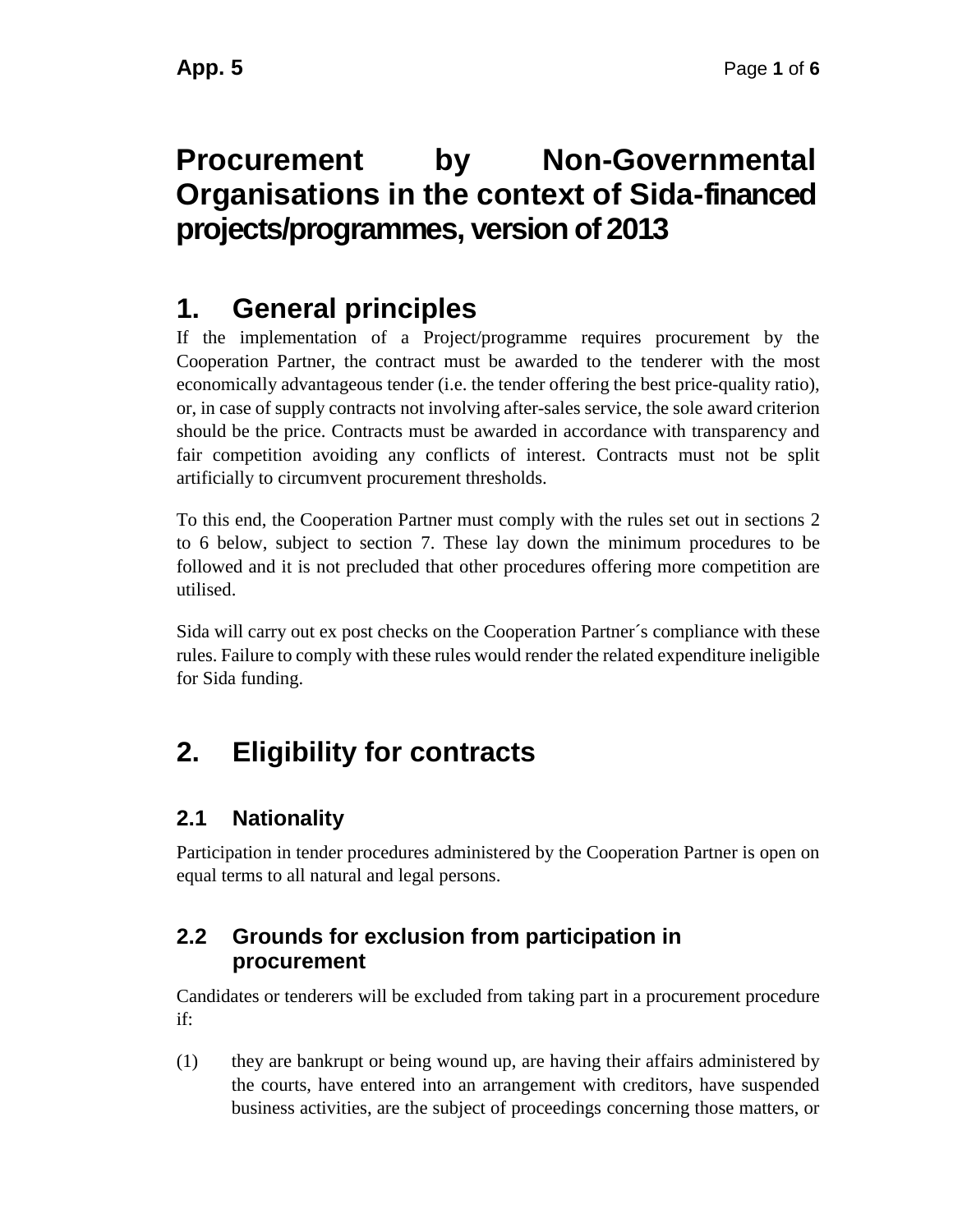are in any analogous situation arising from a similar procedure provided for in national legislation or regulations;

- (2) they have been convicted of an offence concerning their professional conduct by a judgment which has the force of *res judicata*;
- (3) they have been guilty of grave professional misconduct proven by any means which the Cooperation Partner can justify;
- (4) they have not fulfilled obligations relating to the payment of social security contributions or the payment of taxes in accordance with the legal provisions of the country in which they are established or with those of the country of the Cooperation Partner or those of the country where the contract is to be performed;
- (5) they or persons having powers of representation, decision making control over them have been the subject of a judgment which has the force of *res judicata* for fraud, corruption, involvement in a criminal organisation, money laundering or any other illegal activity detrimental to Swedens/Sidas financial interests;

Candidates or tenderers must certify that they are not in one of the situations listed above.

Points (1) to (4) do not apply to the purchase of supplies on particularly advantageous terms from either a supplier which is definitely winding up its business activities, or the receivers or liquidators of a bankruptcy, through an arrangement with creditors, or through a similar procedure under national law.

#### **2.3 Exclusion from award of contracts**

Contracts may not be awarded to candidates or tenderers which, during the procurement procedure:

- (a) are subject to a conflict of interests;
- (b) are guilty of misrepresentation in supplying the information required by the Cooperation Partner as a condition of participation in the contract procedure or fail to supply this information.

### **3. Common procurement rules**

The tender documents must be drafted according to best international practice.

Sida will not publish notices and tender documents issued by the Cooperation Partner.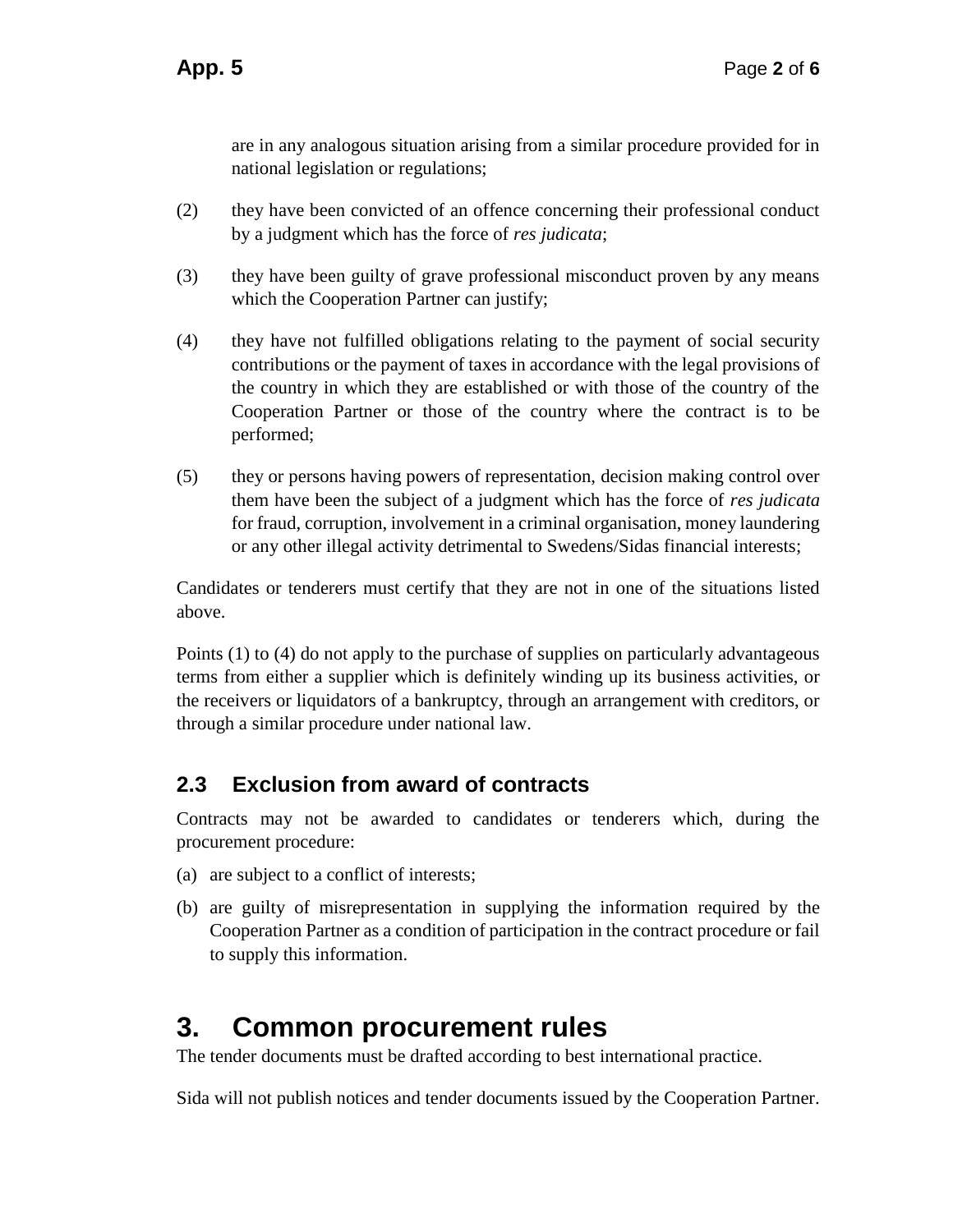The time-limits for tenders must be long enough to give interested parties a reasonable and appropriate period to prepare and submit their tenders.

An evaluation committee must be set up to evaluate tenders on the basis of the exclusion, selection and award criteria published by the Cooperation Partner in advance in the tender documents. This committee must have an odd number of members, at least three, with all the technical and administrative capacities necessary to give an informed opinion on the tenders.

### **4. Specific rules for procurement of service contracts**

#### **4.1 Contracts from € 300 000 and above**

Service contracts from  $\epsilon$  300 000 and above must be awarded by means of a tender procedure following publication of a procurement notice.

The procurement notice is to be published in all appropriate media, in particular on the Cooperation Partner´s web site, in the international press and the national press of the country in which the Project/Programme is being carried out, or in other specialist periodicals. It must state the number of candidates which will be invited to submit tenders within a range of four to eight candidates, and must be sufficient to ensure genuine competition.

All would-be service providers fulfilling the conditions referred to in section [2](#page-0-0) may take part but only candidates satisfying the published selection criteria and invited in writing by the Cooperation Partner may submit a tender.

#### **4.2 Contracts of less than € 300 000 but more than € 60 000**

Such contracts must be awarded by means of a competitive negotiated procedure without publication, in which the Cooperation Partner consults at least three service providers of its choice and negotiates the terms of the contract with one or more of them.

#### **4.3 Contracts of € 60 000 or less**

For services of a value of  $\epsilon$  60 000 or less, the procedures established by the Cooperation Partner may be used, while respecting the rules and principles laid down in articles 1, 2 and 3 of this annex.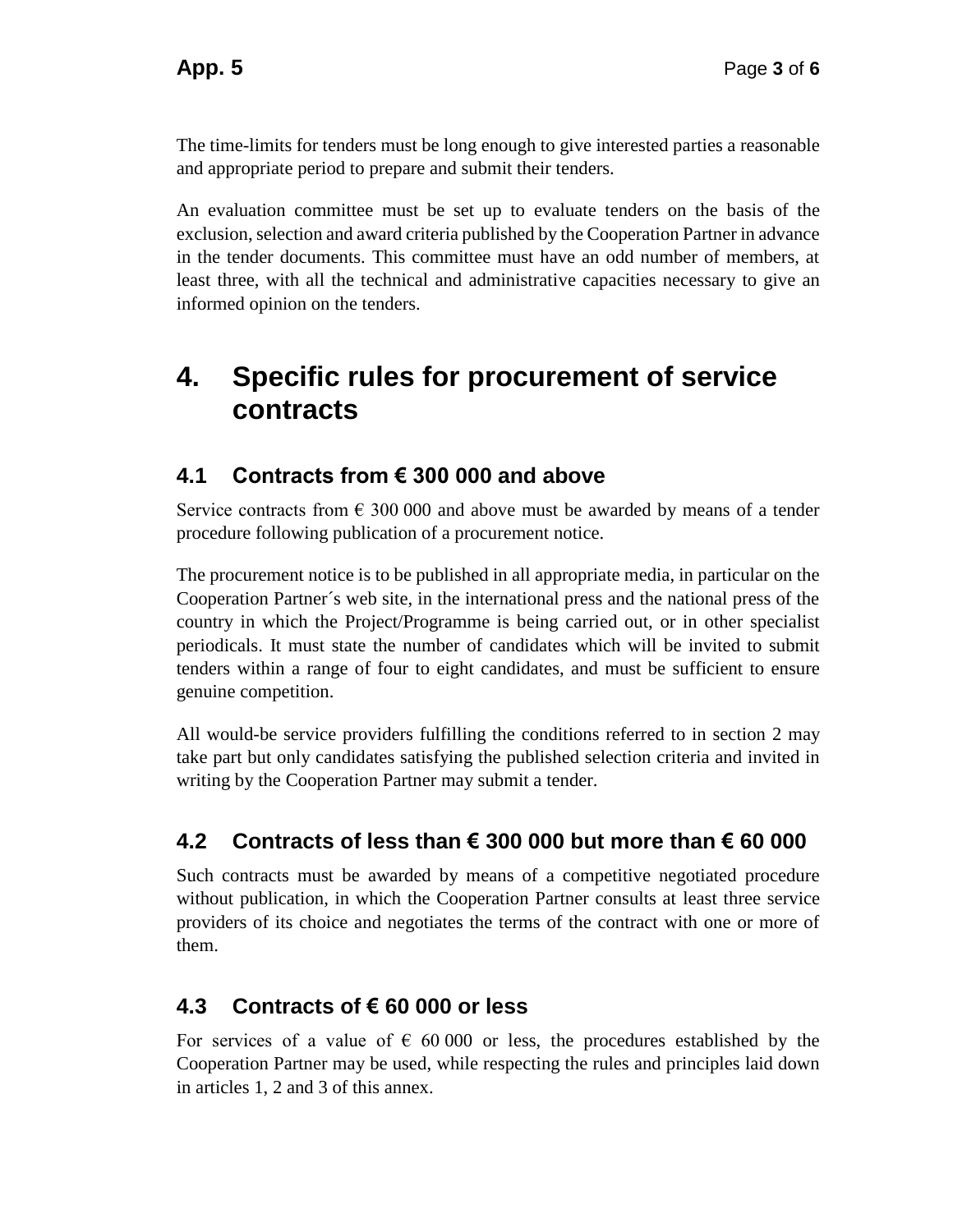# **5. Specific rules for supply contracts (goods)**

#### **5.1 Contracts from € 300 000 and above**

Supply contracts (goods) worth  $\epsilon$  300 000 and above must be awarded by means of an international open tender procedure following publication of a procurement notice.

The procurement notice is to be published in all appropriate media, in particular on the Cooperation Partner´s web site, in the international press and the national press of the country in which the Project/Programme is being carried out, or in other specialist periodicals.

Any would-be supplier which fulfils the conditions referred to in section [2](#page-0-0) may submit a tender.

#### **5.2 Contracts between € 100 000 and less than € 300 000**

Such contracts are awarded by means of an open tender procedure published locally: the procurement notice is published in all appropriate media but only in the country in which the Project/Programme is being carried out.

A local open tender procedure must provide other eligible suppliers with the same opportunities as local firms.

#### **5.3 Contracts of less than € 100 000 but more than € 60 000**

Such contracts must be awarded by means of a competitive negotiated procedure without publication, in which the Cooperation Partner consults at least three suppliers of its choice and negotiates the terms of the contract with one or more of them.

#### **5.4 Contracts of € 60 000 or less**

For supply contracts of  $\epsilon$  60 000 or less, the procedures established by the Cooperation Partner may be used, while respecting the rules and principles laid down in articles 1, 2 and 3 of this annex.

# <span id="page-3-0"></span>**6. Use of negotiated procedure**

The Cooperation Partner may decide to use a negotiated procedure on the basis of a single tender in the following cases: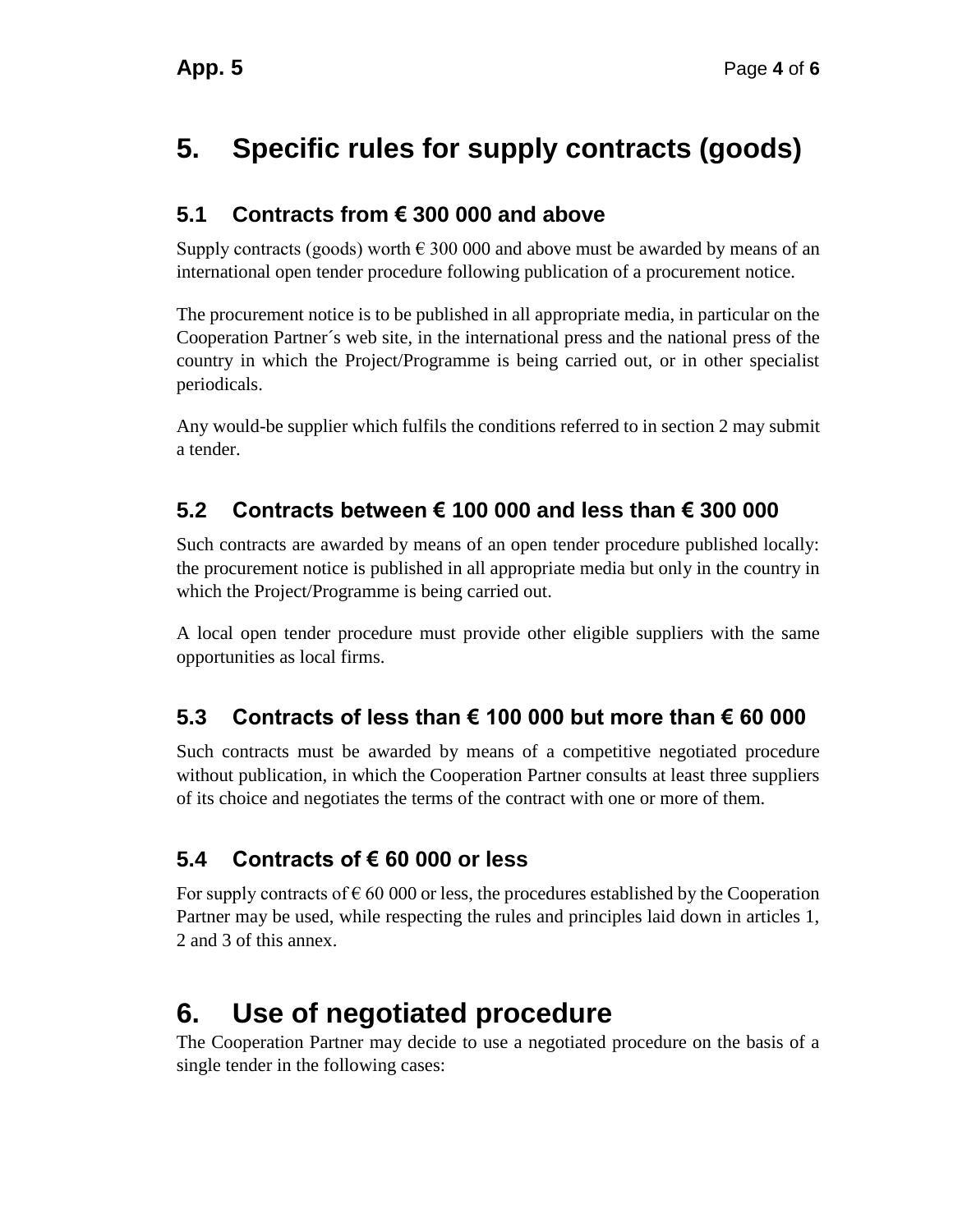- (a) for the purposes of humanitarian aid and civil protection operations or for crisis management aid. Crisis situations may be invoked only when they have been formally recognised by Sida. Sida will inform the Cooperation Partner if a crisis situation has been declared and the period for which the declaration will be in force.
- (b) in which the services are entrusted to public-sector bodies or to non-profit institutions or associations and relate to activities of an institutional nature or designed to provide assistance to peoples in the social field;
- (c) in which contracts extend on-going activities:
	- (i) not included in the main service contract which have become necessary to perform the contract for unforeseen circumstances, and provided that the additional services cannot be technically and economically separated from the main contract without serious inconvenience for the Cooperation Partner and the aggregate amount of additional services does not exceed 50% of the value of the principal contract; or,
	- (ii) which consist in the repetition of similar services entrusted to the contractor providing services under the main contract, provided that:
		- (a) a contract notice was published for the first service and the possibility of using the negotiated procedure for new services for the Project/Programme and the estimated cost were clearly indicated in the contract notice published for the first service; and
		- (b) the extension of the contract for a value and duration not exceeding the value and the duration of the main contract.
- (d) for additional deliveries by the original supplier intended either as a partial replacement of normal supplies or installations or as the extension of existing supplies or installations, where a change of supplier would oblige the Cooperation Partner to acquire equipment having different technical characteristics which would result in either incompatibility or disproportionate technical difficulties in operation and maintenance;
- (e) in which the tender procedure has been unsuccessful, that is where no qualitatively and/or financially worthwhile tender has been received. In such cases, after cancelling the tender procedure, the Cooperation Partner may negotiate with one or more tenderers of its choice, from among those that took part in the tender procedure, provided that the initial terms of the tender procedure are not substantially altered;